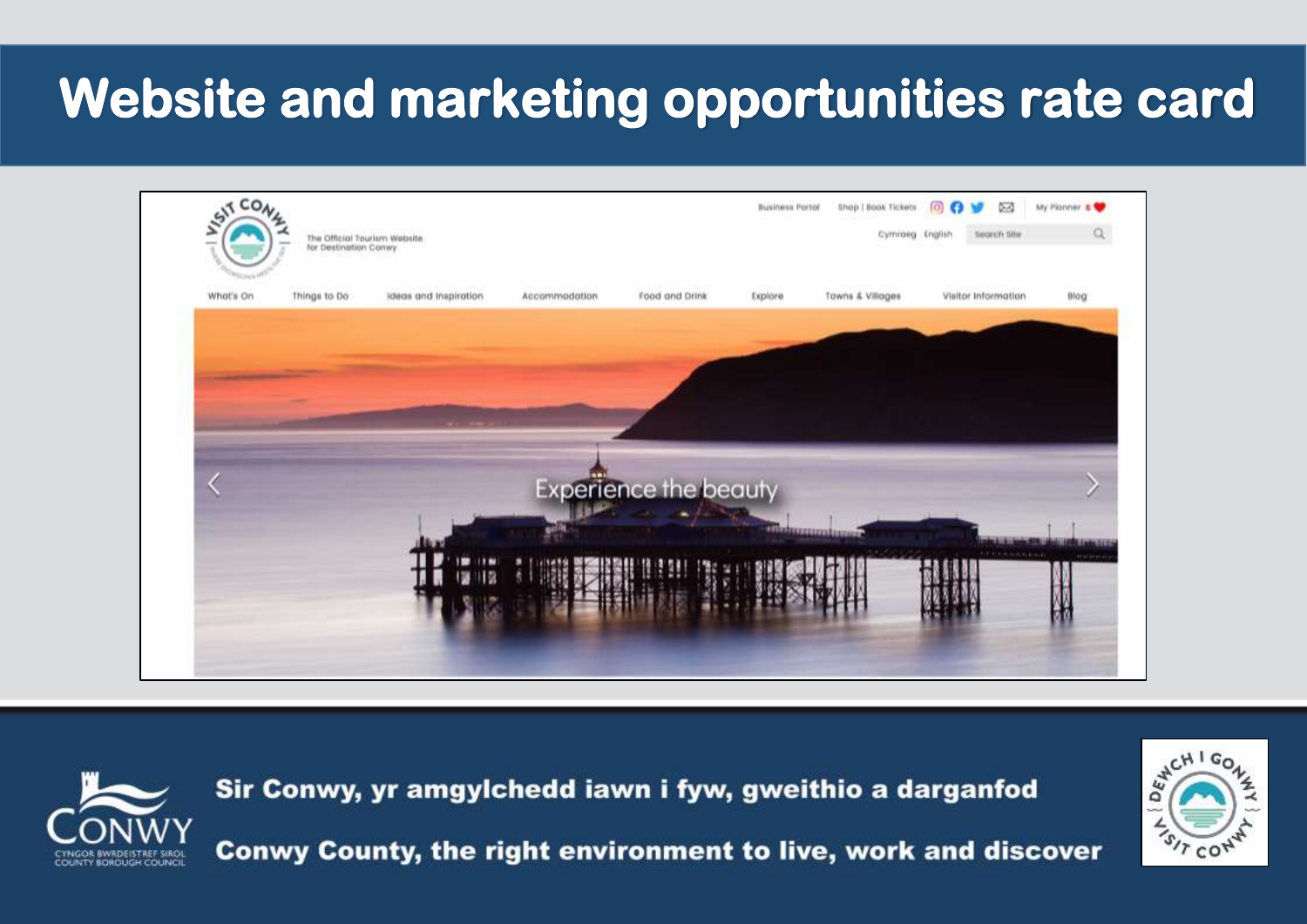#### **About us**

Visit Conwy is the brand new official tourism website for Conwy County scheduled to be launched in December. We now have a number of advertising channels available to raise the profile of your business and attract more customers.

### **Key benefits to businesses**

- The official destination website for Conwy County
- Increased exposure directly in front of target audience
- Over 1.4m page views annually on existing website
- Links with other key tourism websites such as Visit Wales vistwales.com site delivered over 5 million unique users in 2018.
- Combined social media reach of over 40,000 followers
- Regular e-shots sent to database of 10,000 contacts
- Access to a business portal containing STEAM figures, useful links and more
- Opportunity to feature in regular blog articles for increased exposure
- Increased PR opportunities

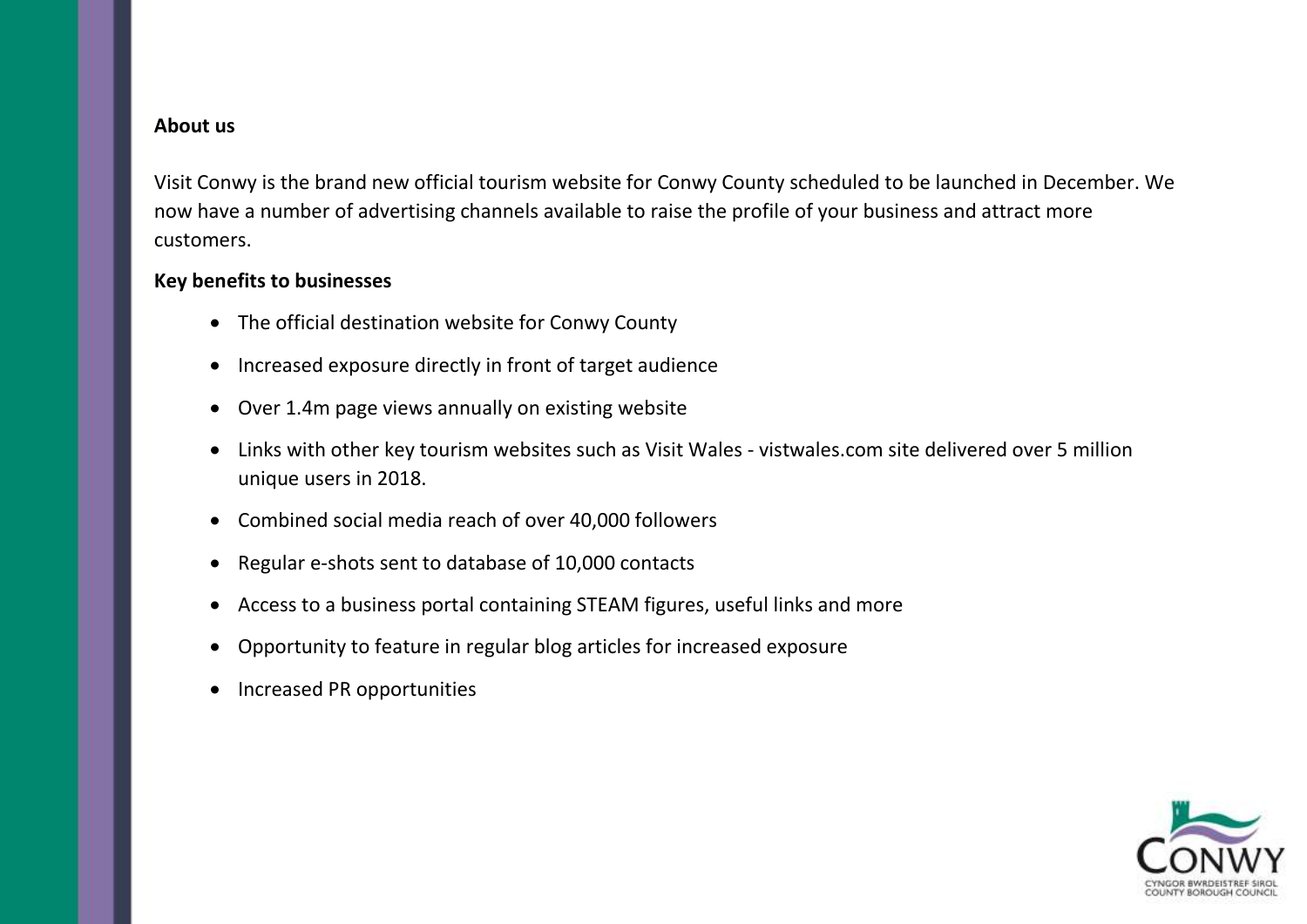## **Website packages**

| New Website: Visit Conwy - Where Snowdonia Meets the Sea<br>Introductory Advertising Rates – January to December 2020 |                         |                                                   |                                                       |                                                       |  |  |  |
|-----------------------------------------------------------------------------------------------------------------------|-------------------------|---------------------------------------------------|-------------------------------------------------------|-------------------------------------------------------|--|--|--|
| <b>What's Included</b>                                                                                                | <b>Simple</b><br>(Free) | <b>Basic £90</b><br>(12 months)<br><b>Inc VAT</b> | <b>Enhanced £180</b><br>(12 months)<br><b>Inc VAT</b> | <b>Detailed £264</b><br>(12 months)<br><b>Inc VAT</b> |  |  |  |
| <b>Name &amp; address of business</b>                                                                                 | Yes                     | Yes                                               | Yes                                                   | Yes                                                   |  |  |  |
| Contact number / email                                                                                                | Yes                     | Yes                                               | Yes                                                   | Yes                                                   |  |  |  |
| <b>Images</b>                                                                                                         | Up to 1 image           | Up to 3 Images                                    | Up to 5 images                                        | Up to 10 Images                                       |  |  |  |
| Months / times open                                                                                                   | Yes                     | Yes                                               | Yes                                                   | Yes                                                   |  |  |  |
| Rates /prices                                                                                                         | Yes                     | Yes                                               | Yes                                                   | <b>Yes</b>                                            |  |  |  |
| <b>Grading</b>                                                                                                        | Yes                     | Yes                                               | Yes                                                   | Yes                                                   |  |  |  |
| <b>Facilities</b>                                                                                                     |                         | Yes                                               | Yes                                                   | Yes                                                   |  |  |  |
| <b>Website link</b>                                                                                                   |                         | Yes                                               | Yes                                                   | <b>Yes</b>                                            |  |  |  |
| <b>Descriptive text</b>                                                                                               |                         | Up to 100 words                                   | Up to 300 words                                       | Up to 400 words                                       |  |  |  |
| <b>Location and map</b>                                                                                               |                         | Yes                                               | Yes                                                   | Yes                                                   |  |  |  |
| <b>Awards</b>                                                                                                         |                         |                                                   | Yes                                                   | Yes                                                   |  |  |  |
| <b>TripAdvisor integration</b>                                                                                        |                         |                                                   | Yes                                                   | Yes                                                   |  |  |  |
| <b>Special Offers</b>                                                                                                 |                         |                                                   | Yes                                                   | Yes                                                   |  |  |  |
| <b>Display video content</b>                                                                                          |                         |                                                   |                                                       | Yes                                                   |  |  |  |
| Display downloads e.g. menus                                                                                          |                         |                                                   |                                                       | Yes                                                   |  |  |  |
| 'Don't miss' website features                                                                                         |                         |                                                   |                                                       | Yes*                                                  |  |  |  |
| <b>Monthly performance statistics</b>                                                                                 |                         |                                                   |                                                       | Yes                                                   |  |  |  |

\*Rotated on a monthly basis, subject to availability